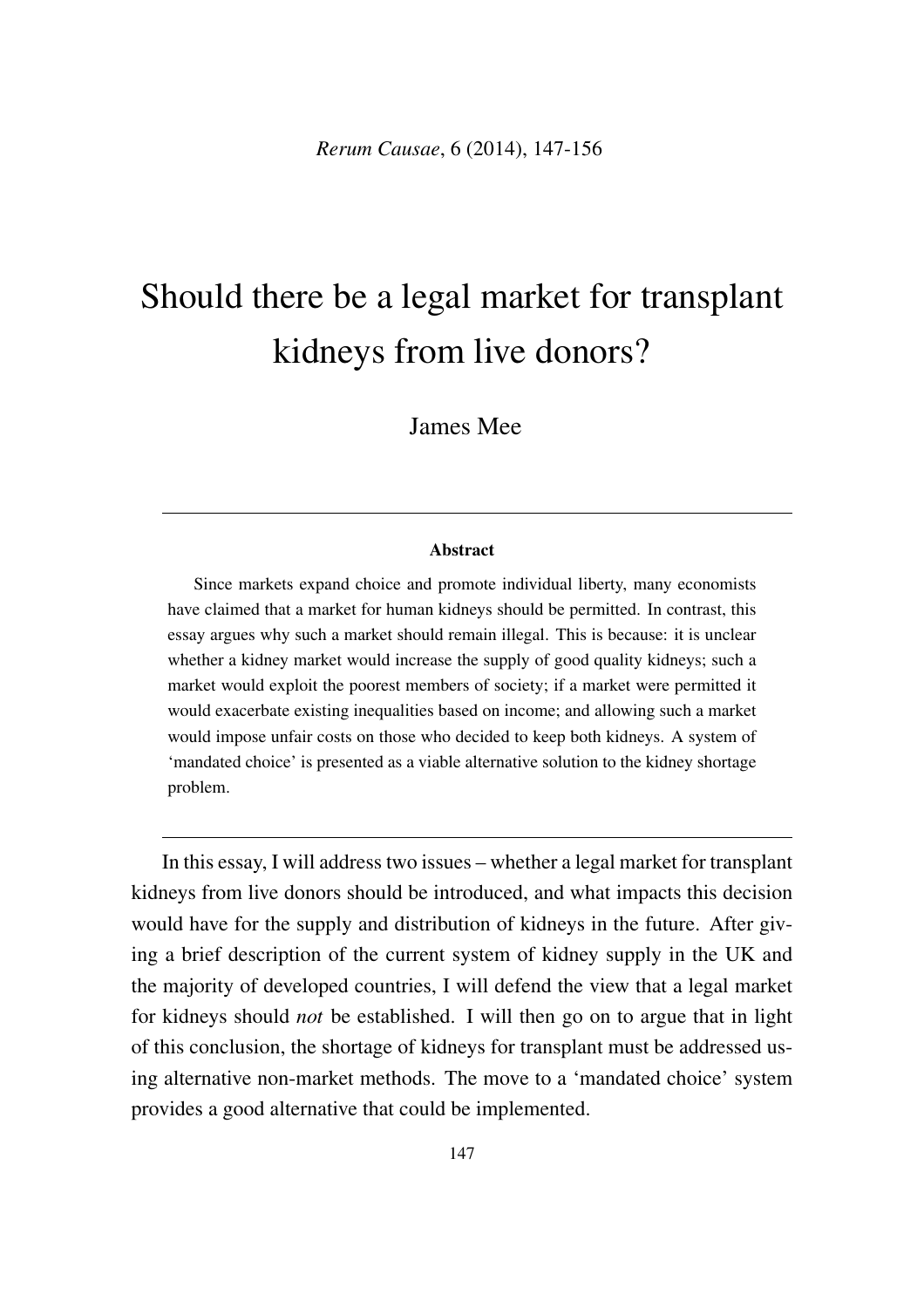In almost every single country in the world, selling a kidney is illegal.<sup>1</sup> Indeed, in the UK it is an offence under the Human Tissue Act 2004<sup>2</sup> to even advertise organs for sale. In these countries, individuals can only donate their kidneys either upon their death or whilst they are alive to a known friend or relative. In other words, kidneys fall into the category of 'market inalienable' goods according to Radin's<sup>3</sup> classification – they can be charitably given away but never traded in the market. Some, such as Erin and Harris<sup>4</sup> and Becker and  $E$ lías, $<sup>5</sup>$  have argued that this classification is a mistake, citing statistics that</sup> highlight how the demand for organs constantly outstrips supply by a large margin. Indeed, according to recent figures released by the  $NHS<sup>6</sup>$  there were around 6,400 people on the UK waiting list for a kidney in 2011/12 but only approximately 2,600 received the transplant they needed. Such authors have offered a number of arguments in favour of market-based systems. For instance, some claim that the market would be more efficient than the current organ ban since payment would elicit a greater supply of kidneys, which when traded would generate a Pareto improvement over the status quo. Others have argued that a ban on kidney sales is a curtailment of individual liberty, as one should have the right to do with one's body as one wants. Although these claims are persuasive *prima facie*, I will argue that they are misguided when applied to the current problem.

So why should a kidney market not be established? I will advance four arguments in defence of my case. Firstly, although the supply of kidneys would

 $\overline{1}$  Iran is the only exception, although this practice has previously been legal in China, India and the Philippines.

<sup>2</sup> Human Tissue Act 2004, Chapter 2, Section 32.

<sup>&</sup>lt;sup>3</sup> Radin, 'Market-Inalienability'.

<sup>4</sup> Erin C, Harris J. 'An ethical market in human organs'.

<sup>5</sup> Becker G, Elías, J. 'Introducing Incentives in the Market for Live and Cadaveric Organ Donations'.

<sup>6</sup> National Health Service Blood and Transplant. Organ Donation and Transplantation – Activity figures for the UK as at 12 April 2013.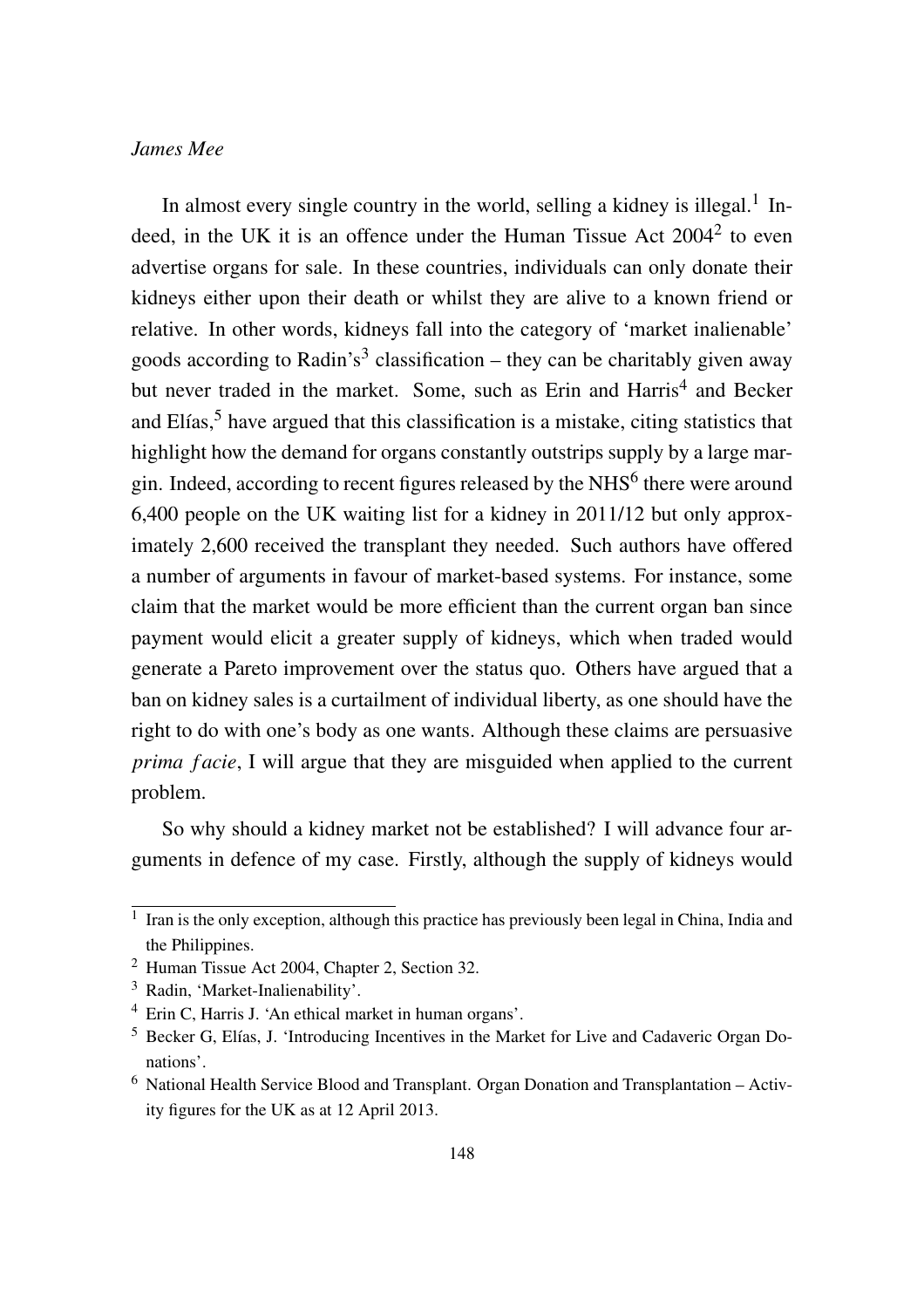#### *Should there be a legal market for transplant kidneys from live donors?*

undoubtedly increase, it is not clear that the introduction of a kidney market would increase the availability of *good quality* kidneys. Due to the presence of asymmetric information, kidneys donors would always have more knowledge regarding their medical history and thus the quality of the kidney they were donating than the doctor or the recipient. In a system based on donations, since the donor would not receive any payment for their donation there would be no reason to conceal this information. By contrast, in a market-based system the possibility of receiving money for their kidney might incentivise the donor to hide this information, especially if they had experienced health issues in the past, meaning that their kidney was more likely to be of poor quality. Medical tests could of course be performed to ascertain the quality of the kidney to a certain degree, with the kidney only being used if it reached a predetermined quality threshold, but the asymmetry of information could arguably never be completely eradicated and these tests are costly in terms of the time, effort, and expense involved. Indeed,  $Titmus<sup>7</sup>$  cites the presence of asymmetric information as one reason why blood in the American blood market is of inferior quality compared to blood in the UK where supply is solely reliant on voluntary donation. Therefore, it seems that the introduction of a market for kidneys might draw lower quality kidneys into the market that could harm the patient in the long run.

Secondly, it could be argued that the introduction of a kidney market could result in the exploitation of poorer individuals. Indeed, these individuals might resort to selling a kidney because they desperately needed the money and were faced with no other reasonable alternative for earning it, a situation  $Satz<sup>8</sup>$  has described as a 'desperate exchange.' This argument is often twinned with the suggestion that by selling a kidney, these poor individuals are harming themselves in order to make ends meet. Many have responded here by suggesting that it is perfectly possible to live a healthy life with only one kidney and that

<sup>7</sup> Titmuss R. 'The Gift Relationship: From Human Blood to Social Policy'.

<sup>8</sup> Satz D. 'Why Some Things Should Not Be For Sale: The Moral Limits of Markets'.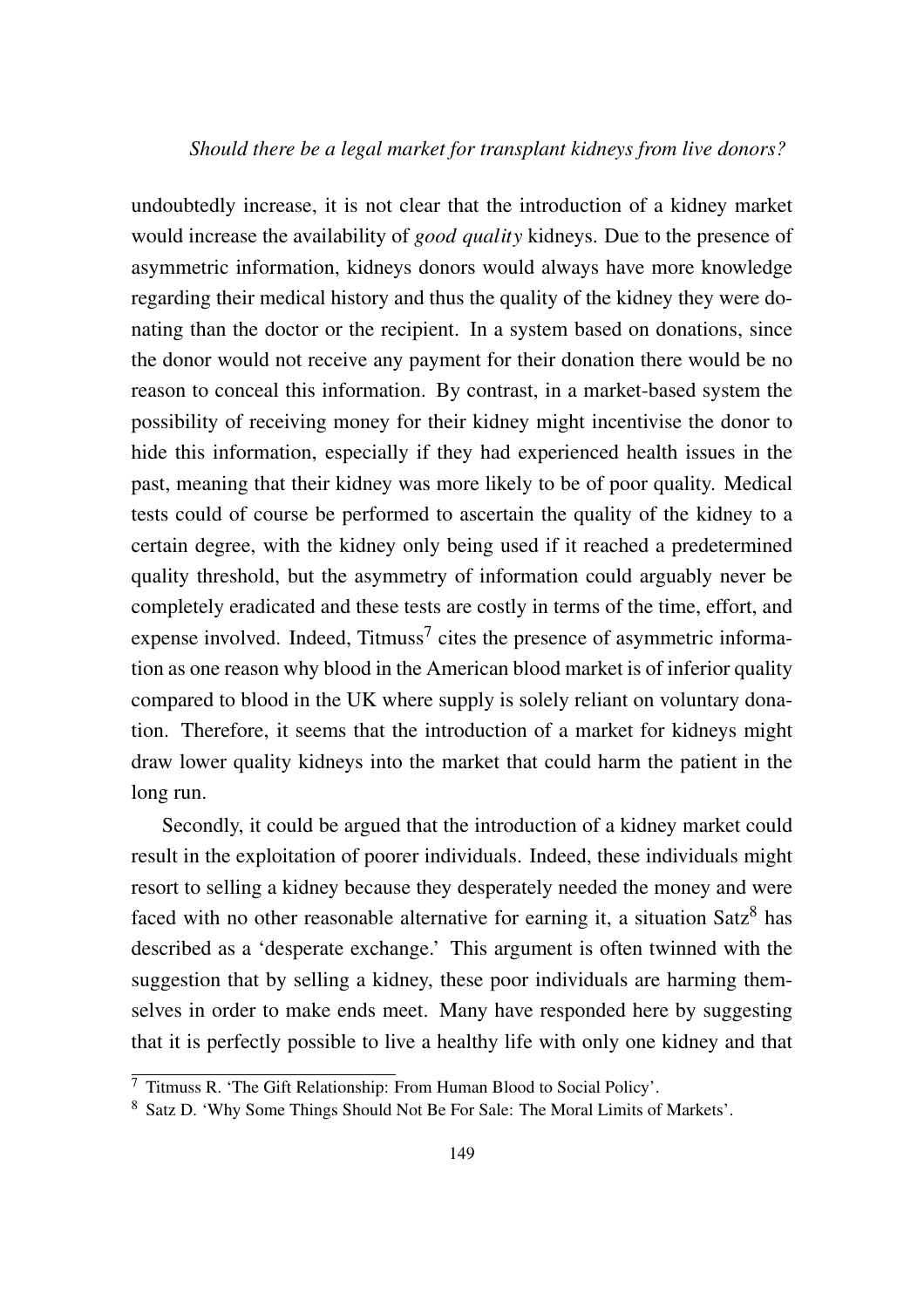regulation could be used to counteract the possibility of these exchanges being made. However, I would counter by stating it is a well-known fact that renal function deteriorates with age as Weinstein and Anderson have shown,<sup>9</sup> and living with a single kidney is more likely to put undue stress on the body later on in life. These two facts could possibly result in medical complications for the donor in the future. Furthermore, no system of regulation could ever determine *all* cases of exploitative transactions – some would always occur as was the case in India when a kidney market was legal, where married women were often coerced into selling a kidney in order to raise money for their families, according to Satz.<sup>10</sup> Therefore by prohibiting the option of selling a kidney, the possibilities of these 'desperate' exchanges being made and the harm being inflicted at all are removed.

Thirdly, on a related point one could argue that in a market system kidneys would be redistributed from poor to rich. By contrast this situation would arguably not occur under a system based on donation, since such a system is more likely to have suppliers from all different ranges of incomes. As Scheper-Hughes<sup>11</sup> has suggested, *in extremis* this could even result in the poor being seen as 'spare parts' for the rich. Indeed,  $Shapiro<sup>12</sup>$  has noted that the fact there is pressure for a kidney market to be introduced at all is only because many rich patients exist who are willing to pay for a kidney. Some might respond here by stating that many poor people already provide services to the rich that are not reciprocated. For instance, poorer individuals are much more likely to take jobs in the service sector that could be seen as 'undignified' such as cleaning offices or toilets. This unfortunately is true. However, we surely don't want to *exacerbate* this inequality, which could occur if a kidney market were permitted. In other words, by changing the metric used to value kidneys and extending money's

<sup>9</sup> Weinstein JR, Anderson S. 'The Aging Kidney: Physiological Changes'.

<sup>&</sup>lt;sup>10</sup>Satz D. 'Why Some Things Should Not Be For Sale: The Moral Limits of Markets'.

<sup>&</sup>lt;sup>11</sup> Scheper-Hughes N. 'The Last Commodity: Post-Human Ethics, Global (In)Justice, and the Traffic in Organs'.

<sup>12</sup>Shapiro J. 'The Ethics and Efficacy of Banning Human Kidney Sales'.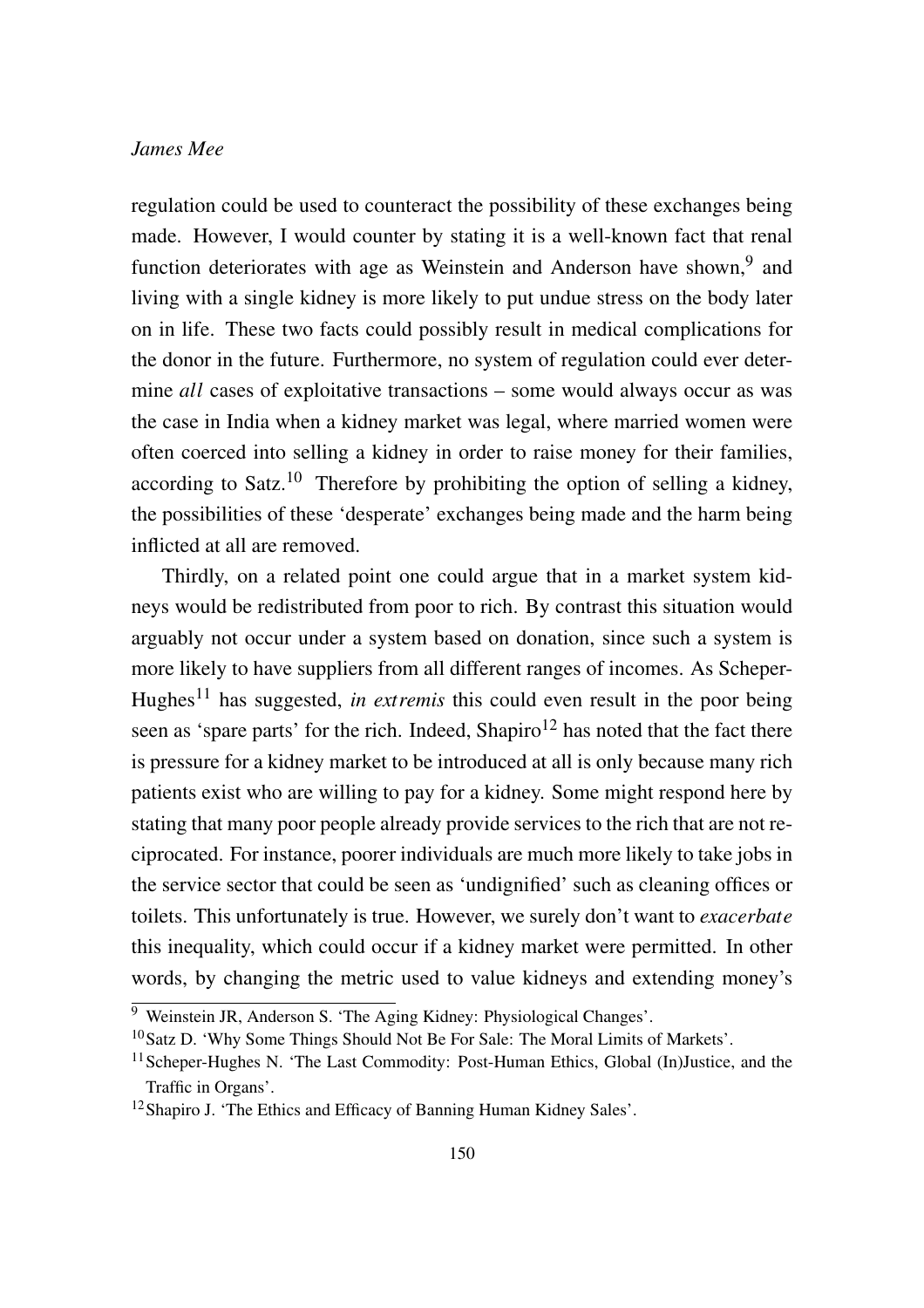reach inside the body, a kidney market might actually *worsen* existing inequalities based on income level. Thus by prohibiting such a market we remove the possibility of these inequalities being inflamed.

Finally, as stated above market proponents have claimed that individuals should be able to decide what they do with their own bodies. After all, surely granting individuals the power the sell a kidney can only benefit those who would do so without harming those who would not? By contrast I would suggest that it *could* be harmful for those latter individuals. Here, although the addition of a choice to a choice set such as the ability to sell one's kidney can benefit the individuals specific to the transaction, it can harm those who are not part of the transaction by changing the environment in which all individuals operate and make their own choices. For instance, consider the example of bank loans in a world where a kidney market existed. In this world, kidneys might be viewed as potential *collateral* against the value of the loan. Indeed, Cohen<sup>13</sup> found evidence of this in India when the sale of kidneys was permitted. As Satz<sup>14</sup> has noted, this finding suggests that those who chose *not* to sell a kidney might have found it more difficult to obtain funding, since *ceteris paribus* they had less valuable material to offer to the bank for collateral against the loan. Therefore, it seems that the ability to do with one's body as one wishes in this respect can actually have unintended consequences on those who decide not to sell a kidney, simply by imposing costs on them and making them responsible for a choice they did not want to make, as Dworkin<sup>15</sup> has suggested. Arguably these latter individuals should not have to bear a cost for their choice not to sell a kidney, and this represents another good motive for banning such a market altogether.

Given that a kidney market should not be introduced, how could the current kidney shortage be addressed? A number of interesting alternatives have been

<sup>&</sup>lt;sup>13</sup>Cohen L. 'Where It Hurts: Indian Material for an Ethics of Organ Transplantation'.

<sup>&</sup>lt;sup>14</sup> Satz D. 'Why Some Things Should Not Be For Sale: The Moral Limits of Markets'.

<sup>15</sup>Dworkin G. 'Is More Choice Better than Less?'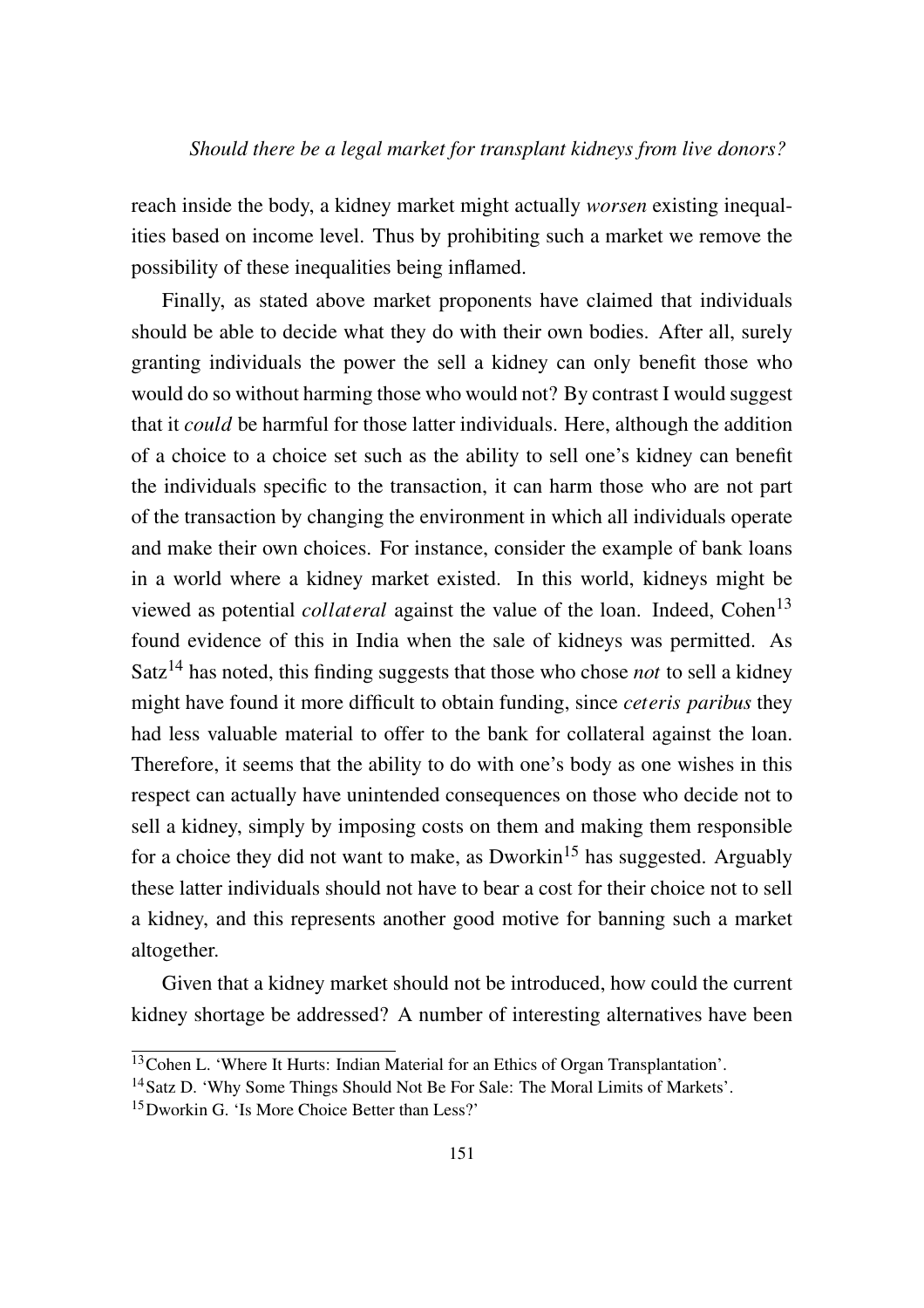proposed, such as Roth, Sönmez and Üver's<sup>16</sup> 'kidney exchange' scheme and the move to a system of 'presumed consent.' However, I would propose that the most successful alternative for eradicating the kidney shortage would be to move to a system of 'mandated choice.'

In a 'presumed consent' system, the number of individuals who implicitly agree to make their organs and not just their kidneys available for transplant after their death could be maximised. This is an example of an 'opt-out' system, where individuals are automatically enrolled on the organ donor register and must specifically un-enrol themselves if they do not wish to donate. By contrast, in 'opt-in' systems individuals must make an active choice and register their intention to become an organ donor with the relevant institution. By changing the status quo and moving to such an 'opt-out' system, the supply of organs from deceased donors would arguably increase, as has been the case in many nations who have done so. For instance, in two similar nations, Germany and Austria, the rates of those on the organ donor register wildly differ according to Johnson and Goldstein.<sup>17</sup> In Germany in 2002 which had an 'opt-in' system, the 'opt-in' rate was roughly 12%. By contrast in Austria, which had an 'optout' (or 'presumed consent') system, approximately 99% of the population had effectively signed up at that time. This situation arises, as Thaler and Sunstein<sup>18</sup> have highlighted, since humans are subject to a number of biases that affect the way decisions are made. One such bias is known as 'status quo' bias or the 'default effect' where individuals are extremely likely to continue with the default option as the action required to change options is prohibitively costly, usually in terms of the time and effort required to change the default. Therefore by exploiting this bias and altering the default option, policymakers could help to make patients better off by increasing the supply of potential kidneys from deceased donors.

<sup>16</sup>Roth A, Sönmez T, Üver U. 'Kidney Exchange'.

<sup>17</sup>Johnson E, Goldstein D. 'Do defaults save lives?'

<sup>&</sup>lt;sup>18</sup>Thaler R, Sunstein C. 'Nudge: Improving Decisions about Health, Wealth and Happiness'.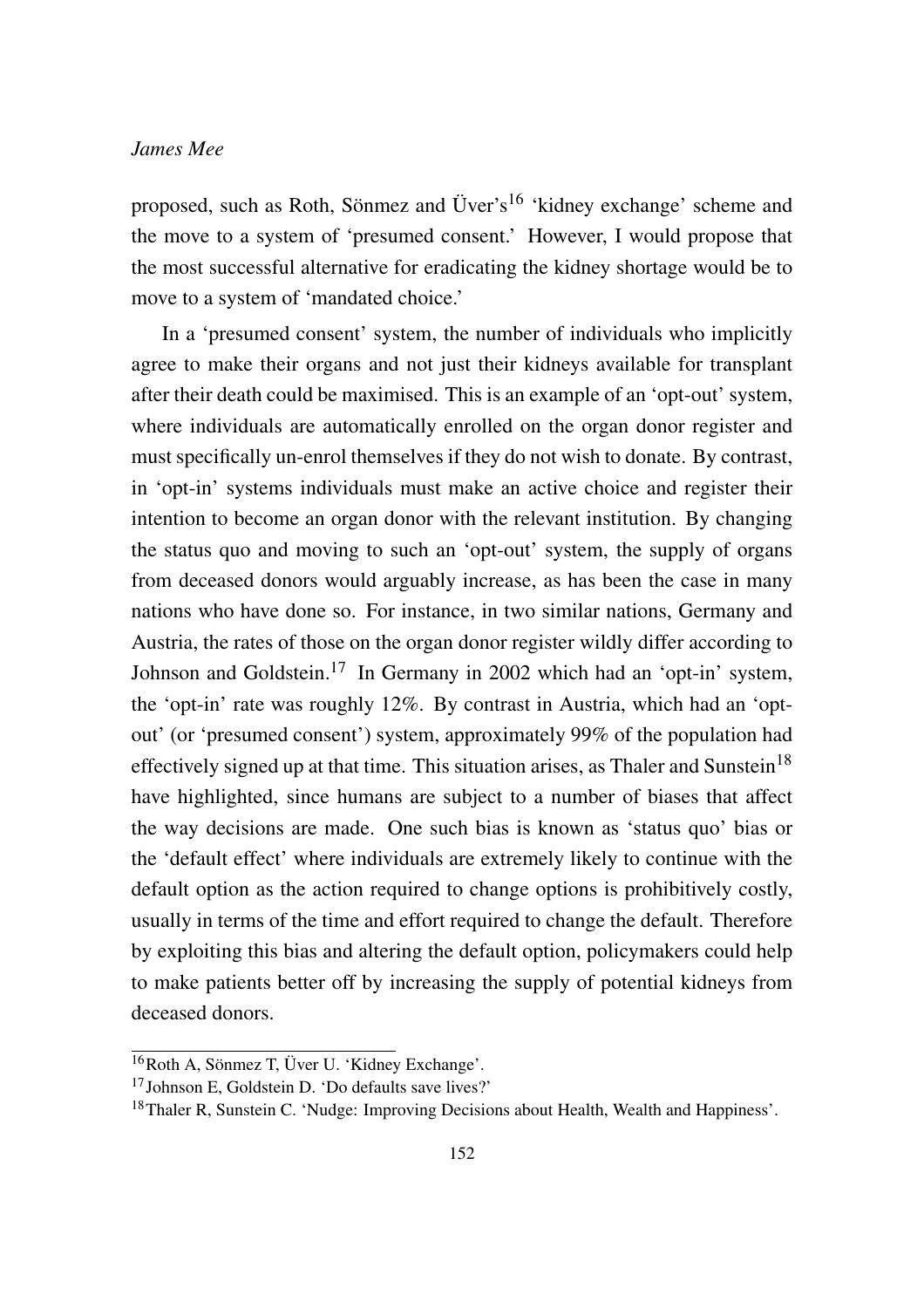#### *Should there be a legal market for transplant kidneys from live donors?*

However, such a move might prove controversial. This is because many might argue that the government should never 'presume' anything about how an individual's organs are to be used after their death or because such default options might clash with the religious or ideological beliefs of potential donors. These are legitimate concerns. In light of these issues I would argue that a system of 'mandated choice' should be introduced as Thaler<sup>19</sup> has suggested. Under this system individuals would be legally required to provide answers to organ donation questions when completing official forms such as driving licenses – it would thus be mandatory for an individual to make an explicit choice as to whether or not to become an organ donor. Indeed, Thaler cites figures in Illinois where after such a system was adopted, the donor sign-up rate rose to 60% as compared to the national average of 38% across the rest of the US. Therefore by increasing the sign-up rate, the shortage of organs for transplant could be addressed. Furthermore, there is another advantage to using such a system. In many cases of 'presumed consent,' after a potential donor has died their relatives legally contest their implicit approval to donate an organ – these relatives argue that because the sanction to make the potential donor's organs available for transplantation was tacit it should not qualify as that donor's true wishes. By contrast in a system of 'mandated choice,' such situations should arise far less frequently since the donor made an explicit, rather than implicit, choice.

To conclude, in this essay I have defended the view that a legal market for human kidneys from live donors should *not* be introduced, for four reasons. Firstly, it is not clear that by permitting a market the supply of *good quality* kidneys would increase due to the presence of asymmetric information. Secondly, the introduction of such a market would leave those who are poorest in society vulnerable to exploitation as many might be forced to sell a kidney out of sheer desperation. Thirdly, a kidney market might generate a situation where

<sup>19</sup>Thaler R. 'Opt-in vs Opt-Out'.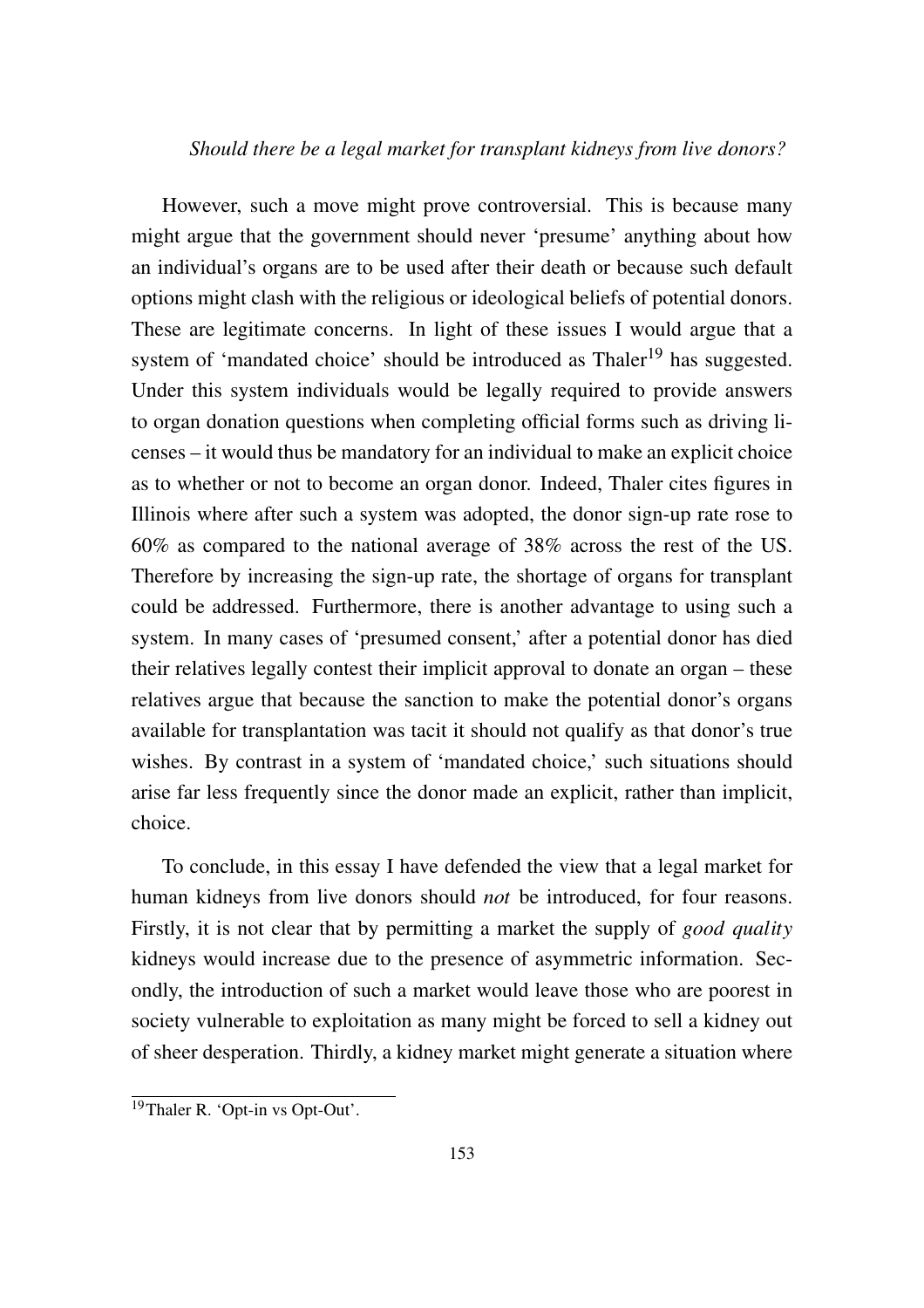kidneys are redistributed away from the poor and towards the rich simply because the rich have the money to pay for the transplant. Finally, by permitting a kidney market those who decided *not* to sell a kidney might end up worse-off, since they had to pay a cost as a result of their decision – a cost that arguably they should not have to pay since others forced the decision upon them. In light of these arguments I have suggested that the shortage of kidneys could be addressed via a non-market method – by moving to a system of 'mandated choice.' Such a move could increase the supply of organs, and not just kidneys, available for transplant by forcing individuals to make an explicit choice regarding whether or not to become an organ donor after their death.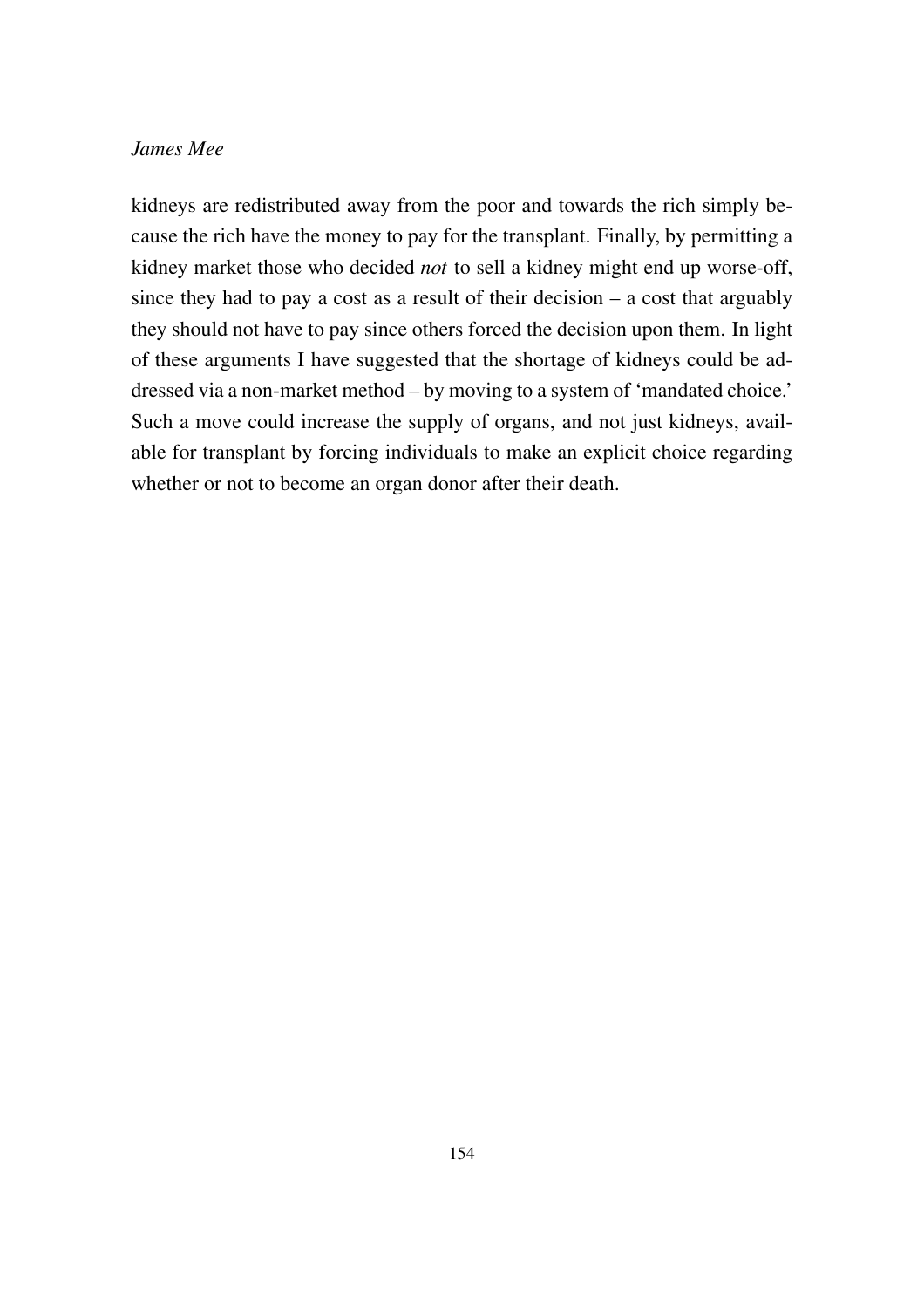*Should there be a legal market for transplant kidneys from live donors?*

#### References

- [1] Becker G, Elías, J. 'Introducing Incentives in the Market for Live and Cadaveric Organ Donations.' *The Journal of Economic Perspectives* 2007; 21(3): 3-24.
- [2] Cohen L. 'Where It Hurts: Indian Material for an Ethics of Organ Transplantation'. *Daedalus* 1999; 128(4): 135-165.
- [3] Dworkin G. 'Is More Choice Better than Less?' *Midwest Studies in Philosophy* 1982; 7(1): 47-61.
- [4] Erin C, Harris J. 'An ethical market in human organs'. *Journal of Medical Ethics* 2003; 29(1): 137-138.
- [5] 'Human Tissue Act 2004'. Chapter 2, Section 32. Available at: http://www.legislation.gov.uk/ukpga/2004/30/contents (Accessed 28 March 2014).
- [6] Johnson E, Goldstein D. 'Do defaults save lives?' *Science* 2003; 302(1): 1338-1339.
- [7] National Health Service Blood and Transplant. Organ Donation and Transplantation – Activity figures for the UK as at 12 April 2013. Available at: http://www.organdonation.nhs.uk/statistics/latest\_statistics/ (Accessed 26 March 2014).
- [8] Radin MJ. 'Market-Inalienability'. *Harvard Law Review* 1987; 100(8): 1849-1937.
- [9] Roth A, Sönmez T, Üver U. 'Kidney Exchange'. *The Quarterly Journal of Economics* 2004; 119(2): 457-488.
- [10] Satz D. *Why Some Things Should Not Be For Sale: The Moral Limits of Markets*. Oxford: Oxford University Press, 2010.